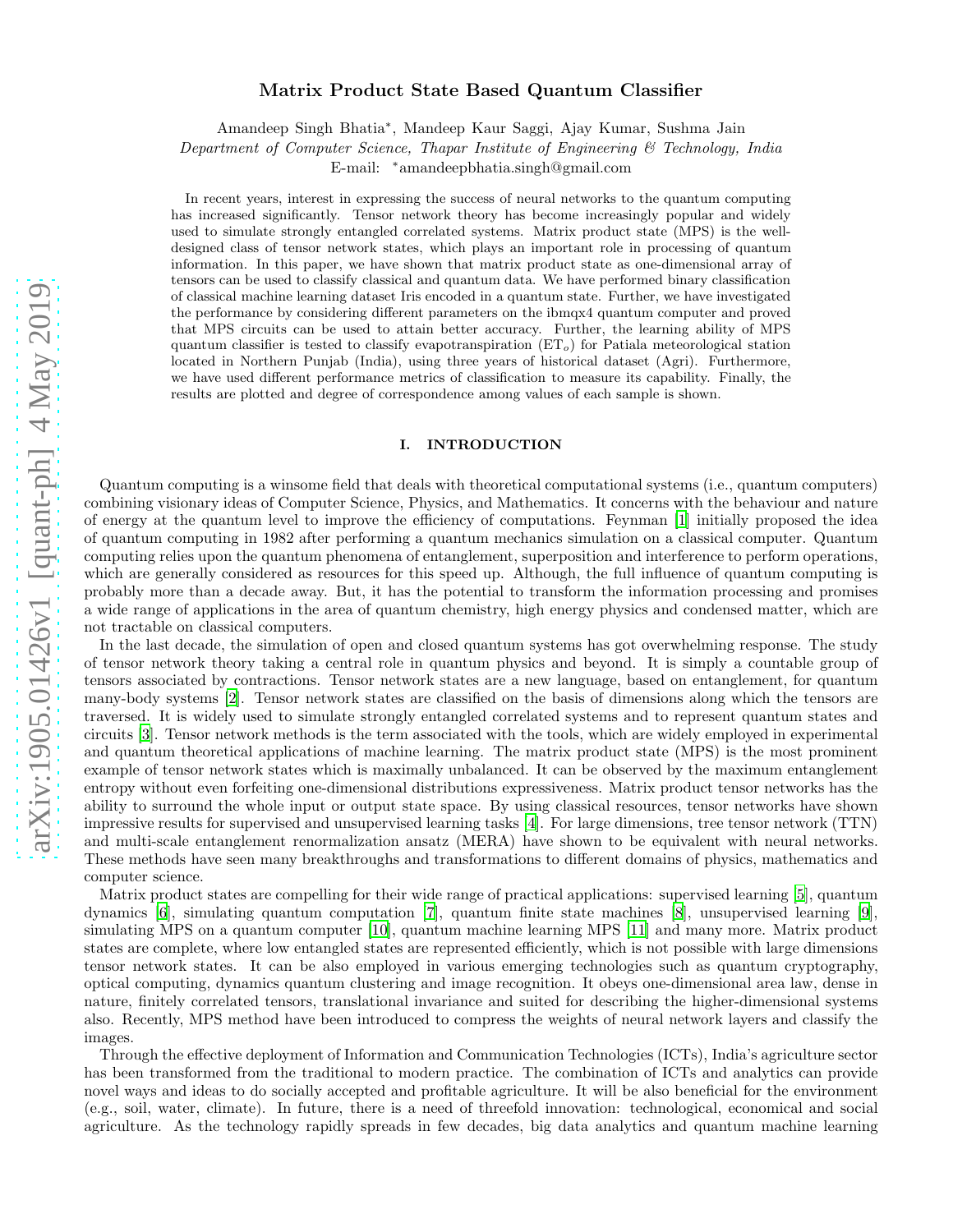are the keys to fostering a new revolution in agriculture. It has evolved technology to solve real-world problems based on historical data, machine-generated data and real-time streaming data. Quantum computing can also bring revolution through its ability to handle experimental data, which can produce numerous solutions in various areas such as healthcare, smart city, smart agriculture etc [\[12\]](#page-11-11). In developing countries, the farmers with skill level, limited knowledge and adoption of new expensive technologies are the significant factors. There are some tough questions that need to be addressed. Can farmers manage the farm, grow and harvest the crops simultaneously.? Can they build smart network which can be used in field-testing of next generation of quantum Computers?. Quantum computers promise to revolutionize the complicated data processing problems. The future of quantum computers promise us a tool that can handle more data efficiently and can surpass any conventional system. Quantum machine learning techniques are also closely tied with a variety of application areas. In this paper, we have considered the supervised machine learning task of classifying the Iris and climatic dataset on quantum computer using matrix product state quantum classifier. The organization of paper is as follows. Section 2 is devoted to related work. In Section 3, encoding of data and qubit efficient MPS classifier is described. In section 4, we have shown the model development and experimental results. Finally, Section 5 is the conclusion.

# II. PRIOR WORK

The combination of neural networks and classical machine learning models with the efficiency of quantum computing have experienced incredible responses in the last few years. Initially, Harrow et al. [\[13\]](#page-11-12) designed a quantum algorithm to approximate the features of solution of a set of N linear equations, which runs in polynomial time. On comparing with the best classical algorithm, it is exponentially faster. In 2014, Rebentrost et al. [\[14](#page-11-13)] presented a quantum support vector machine that can be implemented on quantum computer with complexity  $O(logNM)$  logarithmic in size of training and classification stages. It has been observed that in contrast to classical algorithms, an exponential speedup is gain.

The accurate estimation of evapotranspiration  $(ET<sub>o</sub>)$  is a crucial issue for agriculture planning because it plays a significant role in irrigation water scheduling for using water efficiently. Evapotranspiration is a vital component of the hydrological cycle and there are a large number of alternative models for representing  $ET<sub>o</sub>$  processes. It can be measured directly by experimental techniques, e.g. eddy covariance systems, lysimeters and Bowen ratio energy balance [\[15,](#page-11-14) [16](#page-11-15)], but these methods are complex and not available in many regions [\[17](#page-11-16)] due to high cost. Therefore, development of mathematical models for  $ET_{o}$  estimation is highly needed. To further support a range of  $ET_{o}$  modeling studies, there is a need to facilitate the implementation of different ET models in a convenient, consistent and efficient manner. There are some software packages focusing on specific  $ET<sub>o</sub>$  modeling needs and aspects. Recently, Saggi and Jain developed H<sub>2</sub>O model framework based on deep learning for predicting  $ET<sub>o</sub>$  of Patiala and Hoshiarpur stations [\[18\]](#page-11-17).

In 2017, Otterbach et al. [\[19\]](#page-11-18) investigated a hybrid quantum algorithm for unsupervised learning task known as clustering on 19-qubit quantum computer. It has been shown that noise is enabled by using gradient-free Bayesian optimization and offers an optimal solution with high probability for all random problem instances. Recently, Farhi and Neven [\[20\]](#page-11-19) introduced the concept of classification with quantum neural network (QNN). It has presented general framework for supervised learning to represent labeled classical or quantum data. It consists sequence of unitary transformations on the input encoded quantum state and Pauli operator is measured on final output qubit. Further, Farhi and Neven [\[20\]](#page-11-19) considered a real world data containing sampled images of two distinct sets of handwritten digits. It has shown the learning capability of QNN to exactly determine the two data sets.

Initially, Miles and Schwab [\[5](#page-11-4)] proposed a quantum-inspired tensor networks based framework for multi-class supervised learning. The matrix product states based model is used for classifying the images (MNIST) dataset and acquired less than 0.01 testing error. Han et al. [\[9\]](#page-11-8) introduced a MPS based generative modeling for unsupervised learning tasks. They have considered Bars and Stripes random binary patterns and the MNIST handwritten digits to investigate the features, abilities and shortcomings. It has been shown that MPS exhibits much stronger ability of learning as compared to inverse Ising model and Hopfield model. Liu et al. [\[21\]](#page-11-20) implemented entanglement-guided architectures to classify images, where quantum states are written in MPS. In 2018, Liu et al. [\[22](#page-11-21)] proposed twodimensional training tree-like tensor networks as classifiers for image recognition problems and tested on MNIST and CIFAR datasets. It has been shown that the proposed algorithm encodes classes of images into a tensor network state optimally and can be characterized by quantum entanglement. Glasser et al. [\[23](#page-11-22)] introduced generalized tensor networks and discussed the relationship between restricted Boltzmann machines and String-Bond States. It has been shown that generalized tensor networks can be associated exactly and can classify images accurately with smaller bond dimension.

Gardas et al. [\[24\]](#page-11-23) simulated many body quantum systems using a hybrid classical-quantum algorithm, where wave function of quantum Ising model is represented using Boltzmann machine. Further, the neural network is trained using D-wave quantum annealer and the ground state energy is calculated. Huggins et al. [\[25\]](#page-12-0) proposed tensor network based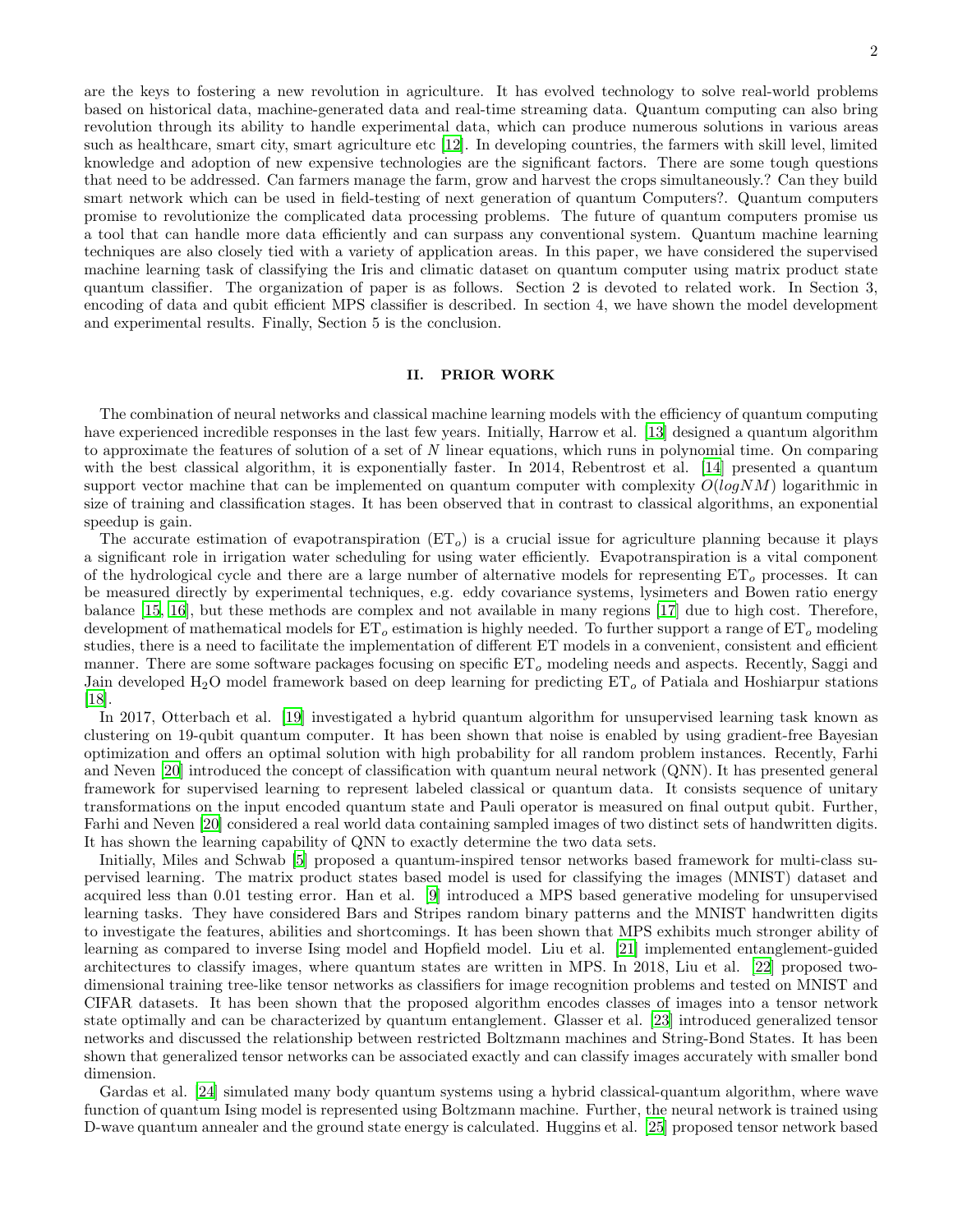quantum computing approaches for generative and discriminative tasks. The main purpose is to generate samples from a probability distribution and assign labels to images. The experimentation is executed on quantum hardware using optimization procedure for handwritten classes of images and noise resilience is tested of the training model. Grant et al. [\[7\]](#page-11-6) introduced the concept of hierarchical quantum classifiers and executed binary classification for classical and quantum data. Two classical machine learning datasets Iris and MNIST are considered and deployed the classifiers on quantum computer. It has shown impressive results and better accuracy by considering different unitary parameters. In this paper, following contributions are claimed:

- We demonstrate that matrix product state as one-dimensional array of tensors can be used to classify quantum mechanical data in addition to classical dataset.
- We encode classical dataset (Iris and Agri) into quantum entangled state, which is given as an input to MPS tensor network quantum circuit.
- Four and six qubit inputs are taken for Iris and Agri dataset and measurement is performed on quantum circuit.
- To investigate the performance, MPS classifier on real-time quantum device (ibmqx4) is deployed.

### III. MATRIX PRODUCT STATE

Matrix product state concedes the extent of entanglement in bond dimensions. It is a method of tensor network, where the tensors are connected in a one-dimensional geometry. Figure 1 shows the MPS as one-dimensional array of tensors and an instance of finite system of 5 sites. It provides an efficient approximation of realistic local Hamiltonians and can be produced sequentially by tensors. In fact, any pure quantum state can be described by substituting the coefficients e.g. rank-N tensor by N-rank 3 tensors and 2-rank by 2 tensors. In MPS, a pure quantum state  $|\phi\rangle$  is represented as:

$$
|\phi\rangle = \sum_{\sigma_1, \sigma_2, \dots, \sigma_L}^d Tr[M_1^{\sigma_1} M_2^{\sigma_2} \dots M_L^{\sigma_L}] |\sigma_1, \sigma_2, \dots, \sigma_L\rangle
$$
\n(1)

where  $M_i^{\sigma_i}$  are complex square matrices, d is dimension,  $\sigma_i$  represents the indices i.e.  $\{0, 1\}$  for qubits and  $Tr()$ denotes trace of matrices [\[8\]](#page-11-7).



FIG. 1: Representation of MPS with 5 sites

# A. Encoding of classical data

In quantum mechanics, the N independent systems can be combine by performing tensor product operation on their respective state vectors [\[5](#page-11-4), [25\]](#page-12-0). Consider a feature map

$$
\phi^d(x) = \phi^{s_1}(x_1) \otimes \phi^{s_2}(x_2) \otimes \dots \otimes \phi^{s_N}(x_N)
$$
\n<sup>(2)</sup>

where  $s_j$  are indices run over the local dimension d such that  $d = \{s_1, s_2, ..., s_N\}$ . Therefore, each state vector  $x_j$  is mapped to full feature map  $\phi(x)$  in a d-dimensional space. Fig 2 shows the tensor diagram of full feature map  $\phi(x)$ .

Before illustrating the MPS tensor network, it is very crucial to encode classical machine learning dataset into quantum state. Consider a classical dataset  $S = \{(x^d, y^d)\}_{d=1}^D$  for binary classification, where  $y^d \in \{0, 1\}$  are class labels for N-dimensional input vectors such that  $x^d \in \mathbb{R}^N$ . We have normalized the input vectors to lie in  $[-\pi, \pi]$ . Thus, the qubit  $\phi$  is represented as

$$
\phi_n^d = \cos(x_n^d) \left| 0 \right\rangle + \sin(x_n^d) \left| 1 \right\rangle \tag{3}
$$

$$
\phi_n^d = \begin{bmatrix} \cos(x_1^d) \\ \sin(x_1^d) \end{bmatrix} \otimes \begin{bmatrix} \cos(x_2^d) \\ \sin(x_2^d) \end{bmatrix} \otimes \dots \otimes \begin{bmatrix} \cos(x_N^d) \\ \sin(x_N^d) \end{bmatrix}
$$
(4)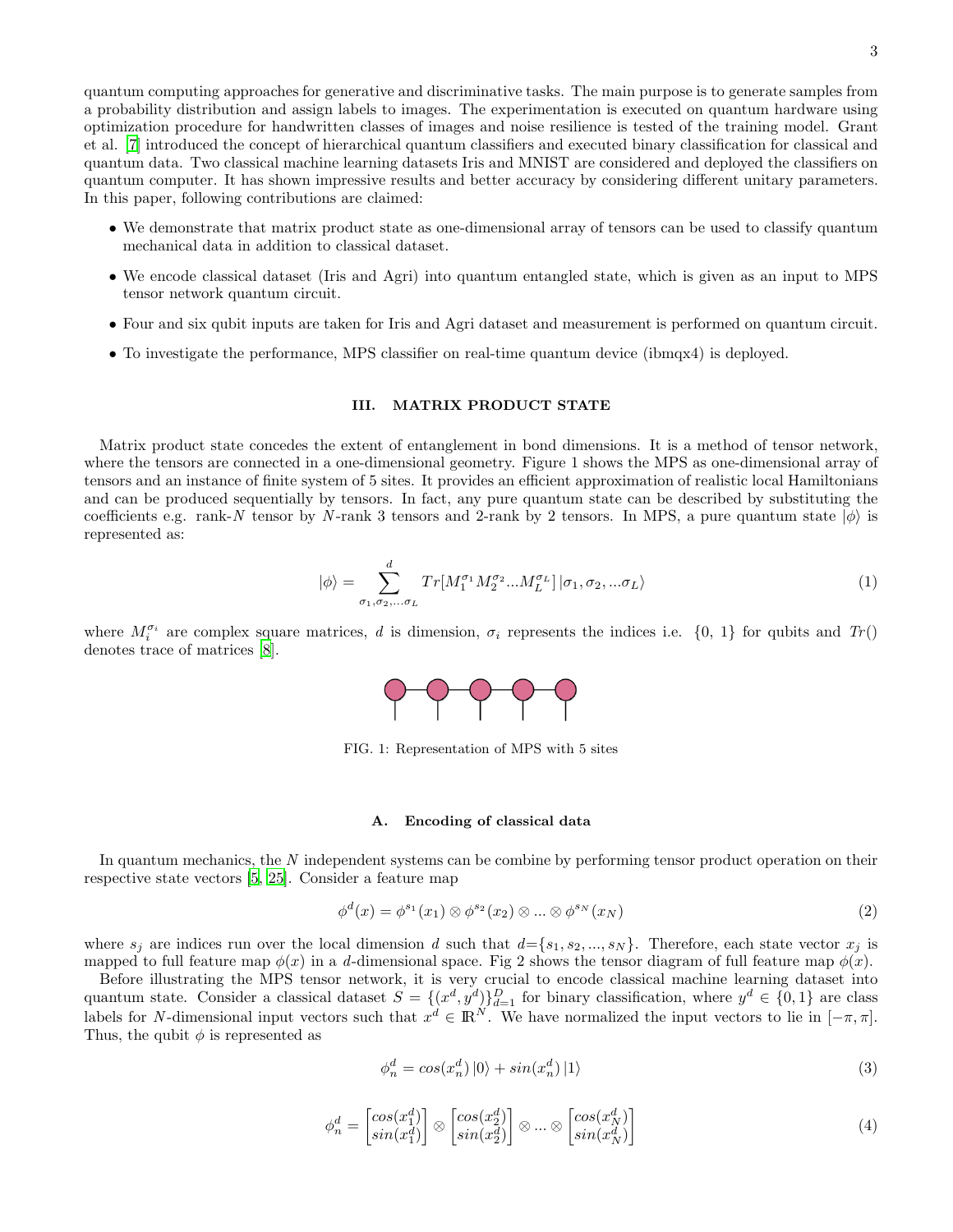

FIG. 2: Mapping of input vector to order N tensor

We map the N-dimensional input vectors  $x^d \in \mathbb{R}^N$  to a product state on N qubits by using the feature map Eq. (2). The full quantum data is represented as tensor product  $\phi^d = \otimes_{n=1}^N \phi_n^d$  [\[7](#page-11-6), [25](#page-12-0)]. Thus, the preparation of quantum state is efficient as it only needs single-qubit rotations to encode each segment of classical dataset  $n = \{1, 2, ...N\}$  in the amplitude of a qubit. Overall, there is no relevant cost for such encoding. Similar to classical dataset for binary classification, quantum data set for binary classification is denoted as a set  $S_q = \{(\phi^d, y^d)\}_{d=1}^D$ , where  $y^d \in \{0, 1\}$  are class labels for  $2^N$ -dimensional input vectors such that  $\phi^d \in \mathbb{C}^{2^N}$ . It can be easily checked that quantum data as a output of quantum circuit is in superposition state.

### B. Quantum circuit classifier



FIG. 3: Matrix product state quantum classifier

We now discuss MPS quantum circuit classifier for classification of quantum data, which is made up of unitaries. We followed iterative approach by keeping positive trace values from N-qubit input space to output qubits. We apply unitaries composed of single qubit rotations around  $y$ -axis and CNOT gate to the input set and discard one of the qubits (unobserved) from each unitary. Therefore, we split the qubit into two parts for the next layer of the circuit. This process continues till the last qubit is left to be measured. It can be noted that at each stage of the circuit, we keep one of the qubits resulting from one of the unitary operations of the earlier stage and at last unitary transformation occurs on two qubits from another subpart of the circuit.

The unitary blocks in Fig 3 consists of input dataset with ancilla qubit which is initialized to zero. It can be easily traced out. Using ancilla qubit, we can execute large class of non-linear operations. In Fig 3, circles denote inputs prepared in a product state and triangles indicate unobserved qubits. At the end, when all unitary operations interpreted in the circuit have been executed, then one qubit is observed and used as the output qubit. The measurement on particular qubit is carried out by applying Pauli operators in particular direction. The output qubit determines the predicted value of the input, i.e. the class label values assigned. In order to calculate the most likely state of output qubit, the quantum circuit can be evaluated for number of iterations considering the same input to determine their probability distribution in the computational basis. The MPS quantum circuit for 7 qubits is represented by the Fig 3 consisting inputs represented by circles, unitary blocks  $\{U_i\}_{i=1}^6$  and measurement operator on last qubit.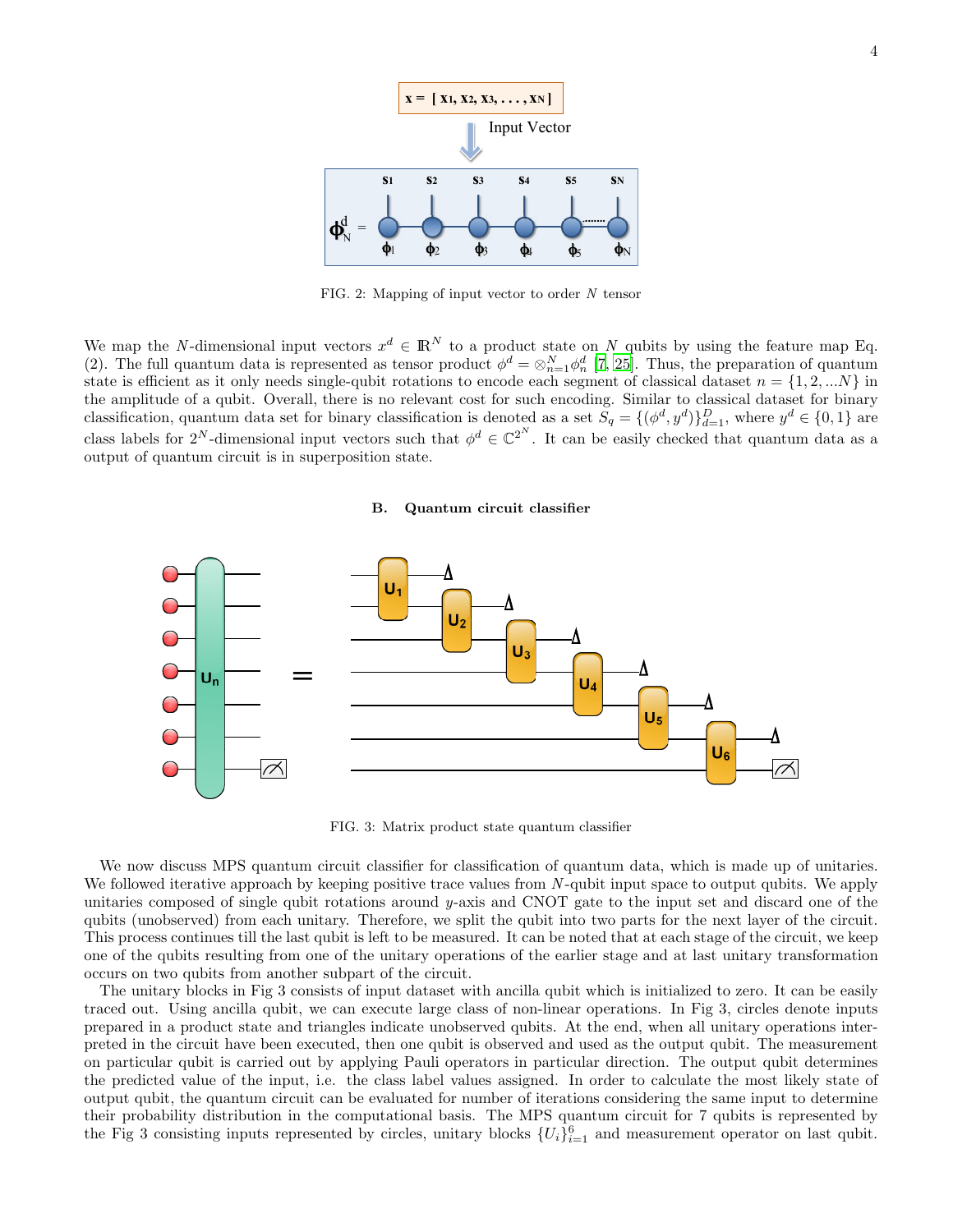Here, single-qubit rotations in the y-direction are followed by a CNOT gate and discard a qubit for next layer of the quantum circuit.

In order to assess the quality of actual and predicted values of dataset, we need to calculate the cost function. It measures the difference between actual and predicted values of dataset. It is given as:

$$
J_{\theta} = \frac{1}{D} \sum_{d=1}^{D} (M_{\theta}(x^d) - y^d)^2
$$
\n(5)

where  $x^d$  and  $y^d$  are the input and class labels respectively, M is qubit operator,  $\theta$  represents the set of parameters to define the unitaries and  $D$  is total number of data points. It calculates the average amount that the model's predictions differ from the actual values. The goal is to minimizing the cost function i.e. it must be close to zero. Although, there exists various procedures to carry out optimization. In order to optimize the large datasets, we have employed conjugate gradient (CG) method. It is iterative and effective method to optimize the results. But, it can be break down over multiple iterations when the function to be optimized is noisy. Alternatively, stochastic gradient descent method can be applied which is resilience to noise.

There are different parameters used to measure the performance of MPS quantum classifier such as accuracy (ACC), sensitivity (Sens), specificity (Spec) and gini coefficient. ACC is computed to measure the correctness of classifier, Spec refers the the ability of classifier to identify the negative results. Sens defines the true positive rate i.e. correctly identified by the classifier, gini coefficient determines the inequality in the distribution and it should be between 0 and 1, where  $N$  is the total number of data points, TP is True positive, TN defines True negative, FP and FN represent False positive and False negative respectively.

• Accuracy:

$$
ACC = \frac{TP + TN}{N} \times 100\tag{6}
$$

• Sensitivity:

$$
Sens = \frac{TP}{TP + FN} \tag{7}
$$

• Specificity:

$$
Spec = \frac{TN}{TN + FP}
$$
\n<sup>(8)</sup>

# IV. MODEL DEVELOPMENT

Here, we present the data preprocessing, encoding and managing of quantum data that are implemented on real-time quantum device ibmqx4, open source software and a programming language python 3.6.5 with installed Qiskit i.e. an open-source software development kit (SDK) for working with the IBM Q quantum processors.

### A. Data collection and preprocessing for the study

Before, we develop the MPS based model for classification. Initially, we have collected the Iris sample datasets from UCI machine learning web portal. The Iris dataset consists of 150 sample examples in three varieties of Iris flowers (setosa, versicolor, virginica). We re-scaled the input vectors element-wise to lie in  $[-\pi, \pi]$  and applied binary classification to class labels. After normalization process, we have formed pair wise combination of samples (Iris<sub>1</sub>, Iris<sub>2</sub>) and Iris<sub>3</sub>) on the basis of classes such as Iris<sub>1</sub> consists data belong to class labels 1 and 2 (now encoded as 0 and 1). Similarly, Iris<sub>2</sub> and Iris<sub>3</sub> consist data belong to class labels 2, 3 and 1, 3 respectively.

The climatic data of Patiala station has been retrieved from the India Meteorological Department (IMD), Pune. The station is located at the 30.33◦E latitude and 76.38◦S longitude. The study area includes Patiala station, located at the north part of Punjab (India). The elevation is 351m above sea level. The daily meteorological data for Patiala during (2014, 2015 and 2016) has been utilized. It consists following parameters: maximum and minimum air temperature  $(T_{max})$   $(T_{min})$ , relative humidity  $(R_H)$ , wind speed  $(u_2)$ , solar radiation  $(R_s)$ , sunshine hours  $(I_s)$ , evapotranspiration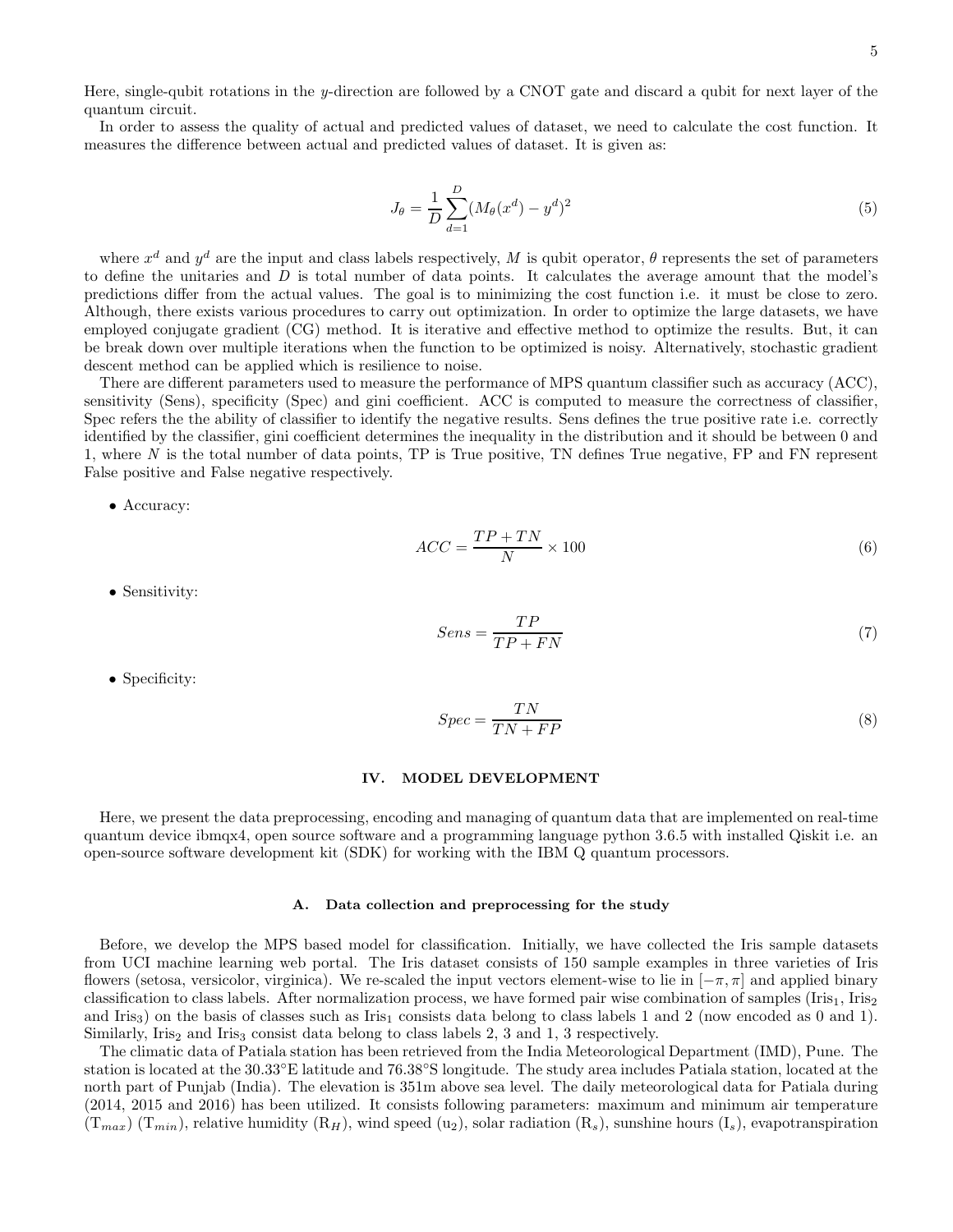

FIG. 4: Parameters of IMD weather dataset

TABLE 1: Statistical parameters of available meteorological variables and  $ET<sub>o</sub>$  of Patiala station

| Parameters                                    | Max  | Min      | Mean  | <b>SD</b> | SК      | K       |
|-----------------------------------------------|------|----------|-------|-----------|---------|---------|
| $T_{min}$ (°C)                                | 30.7 | 2.3      | 18.71 | 7.50      | $-0.27$ | $-1.28$ |
| $T_{max}$ (°C)                                | 44.4 | 9.8      | 30.39 | 7.10      | $-0.47$ | $-0.36$ |
| $\mathrm{R}_H(\%)$                            | 100  | $\Omega$ | 73.30 | 17.64     | $-0.77$ | $-0.02$ |
| $u_2$ (km h <sup>-1</sup> day <sup>-1</sup> ) | 16   | $\Omega$ | 3.23  | 2.18      | 1.46    | 3.16    |
| $I_s(h)$                                      | 12.2 | $\Omega$ | 6.24  | 3.53      | $-0.52$ | $-0.98$ |
| $R_s$ (MJ m <sup>-2</sup> day <sup>-2</sup> ) | 28.2 | 4.9      | 16.15 | 6.14      | $-0.01$ | $-0.98$ |
| $ET_{o}$ (mm)                                 | 6    | $\theta$ | 2.49  | 1.48      | 0.17    | 1.01    |

 $(ET<sub>o</sub>)$ , stand-deviation (SD), skewness (SK), kurtosis (K). The statistical parameters of meteorological variables at Patiala are given in Table 1.

In agriculture dataset, the  $ET<sub>o</sub>$  varies from 0 to 6. In order to perform binary classification, we have divided into three categories, the set  $\{0, 1\}$  comes under LOW,  $\{2, 3\}$  is MEDIUM and set  $\{4, 5, 6\}$  is categorized to HIGH as shown in Table 2. From this dataset we generated three binary classification tasks as  $C_1$ ,  $C_2$  and  $C_3$ . We re-scaled the input vectors element-wise to lie in  $[-\pi, \pi]$  and applied binary classification to class labels.

| $ET_{o}$       | Categories                        | Classes        | Samples                                                     |
|----------------|-----------------------------------|----------------|-------------------------------------------------------------|
| $\Omega$       | $(0-1) \rightarrow$ LOW           | $C_1$          | Agri <sub>1</sub> (C <sub>1</sub> (0) & C <sub>2</sub> (1)) |
|                |                                   |                |                                                             |
| $\overline{2}$ | $(2-3) \rightarrow \text{MEDIUM}$ | C <sub>2</sub> | Agri <sub>2</sub> (C <sub>2</sub> (0) & C <sub>3</sub> (1)) |
| 3              |                                   |                |                                                             |
| $\overline{4}$ | $(4-6) \rightarrow HIGH$          | $C_3$          | Agri <sub>3</sub> (C <sub>1</sub> (0) & C <sub>3</sub> (1)) |
| 5              |                                   |                |                                                             |
| 6              |                                   |                |                                                             |

TABLE 2: Performance comparison of MPS for each samples or Agriculture and Iris datasets

After normalization process, we have formed pair wise combination of samples  $(Agri<sub>1</sub>, Agri<sub>2</sub> and Agri<sub>3</sub>)$  on the basis of classes such as Agri<sub>1</sub> consists data belong to class labels  $C_1$  and  $C_2$  (now encoded as 0 and 1). Similarly, Agri<sub>2</sub> and Agri<sub>3</sub> consist data belong to class labels  $C_2$ ,  $C_3$  and  $C_1$ ,  $C_3$  respectively. Further, each sample is divided into training and testing sets. The training set consists of 80% and testing set consists of 20% of the original dataset. Further, MPS quantum classifier is applied to the training dataset. It is repeated for number of iterations considering the same input. After achieving best accuracy, the trained model is applied to the testing dataset (unseen) and results are analyzed.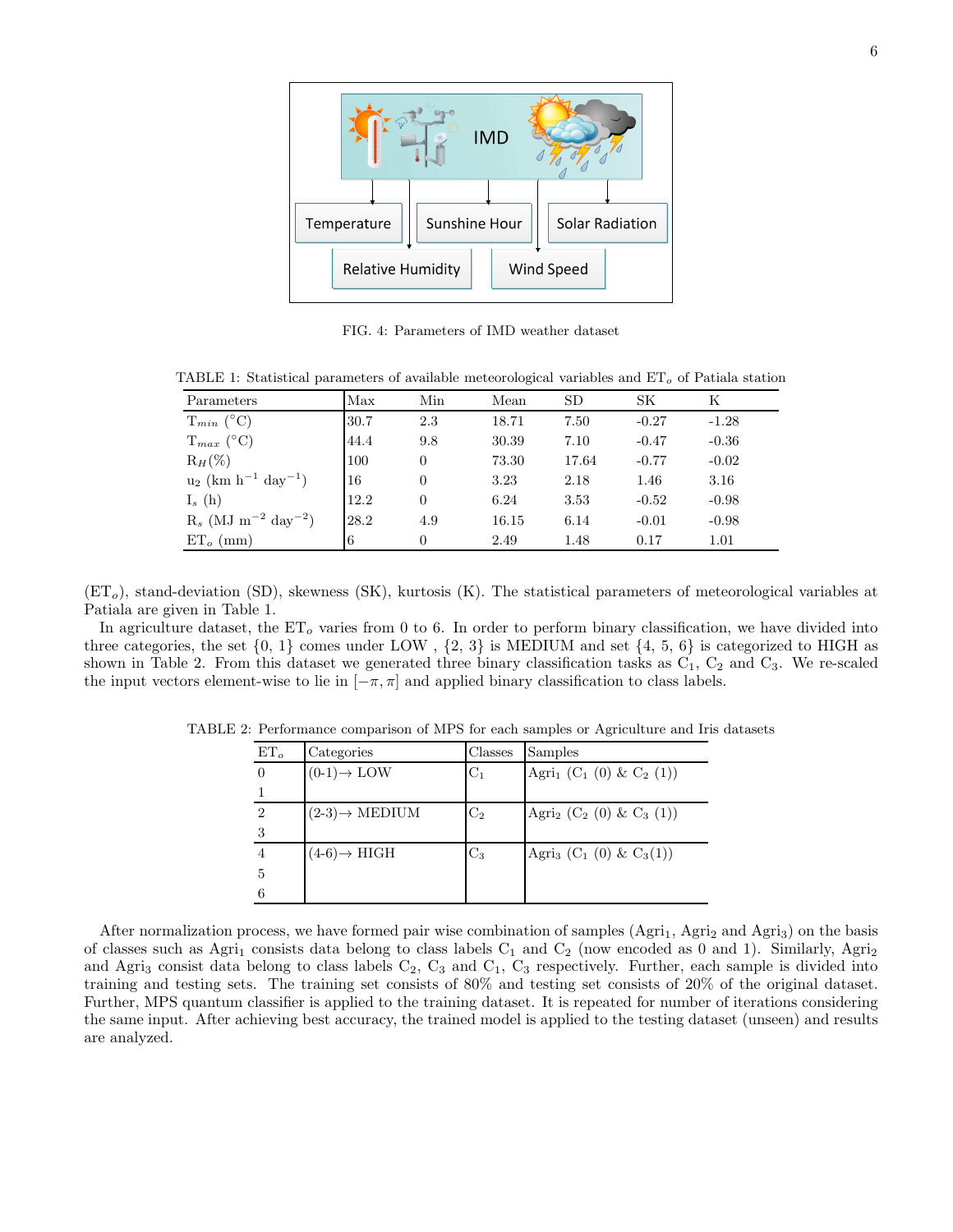

FIG. 5: Model development phases for classification

# B. Development phases

After partitioning of whole dataset in third phase, the training and testing sets are mapped into tensor network state by using Eq. (2). The input vectors are encoded into quantum state for classification of classical data on a quantum computer using Eq. (3). Finally, taken the tensor product of each input quantum state to form complete quantum data so that it can be ready to use in a quantum circuit using equation (4). Fig 5 shows the seven stages of our methodology for model development.

In fifth stage, qubit efficient MPS quantum classifier is trained using unitary parameters and qubit rotations in chosen direction. At the end, one or more qubits are measured using Pauli operators.

In final stage, we have determined the predicted value of the input, i.e. the class label values assigned for training set after assigning it to the quantum circuit. In order to calculate the most probable state of output qubit, the above stage is repeated for number of iterations considering the same input. Finally, we have the classification results for each sample. The experimental results are plotted in next section for each sample.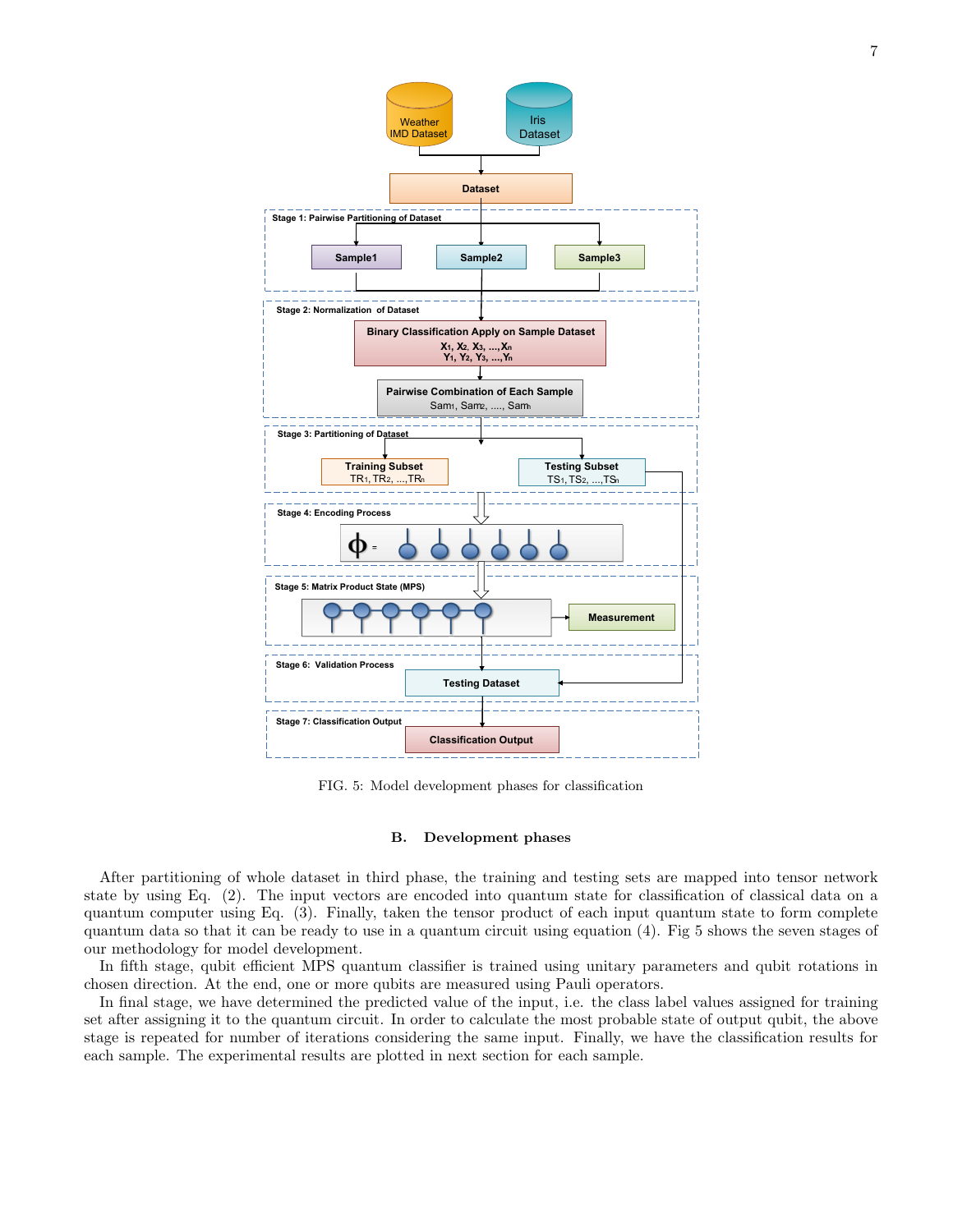### C. Experimental results: Iris dataset

In this Section, we have tested the ability of MPS quantum classifier to classify Iris dataset. In experimentation, we have given qubit rotations in y-direction to have real values and parameterized the unitaries using ancilla qubit. It is represented as four-qubit input gate consisting an ancilla qubit. It can be traced out in order to execute non-linear operations on dataset. In order to analyze the performance of MPS quantum classifier, we have divided the whole dataset into three samples  $(Iris<sub>1</sub>, Iris<sub>2</sub>, and Iris<sub>3</sub>)$  on the basis of pairwise combination of class labels. Each sample consists 2/3 of the dataset. Further, we have split each sample into a training set and testing test with 80:20 ratio to compute the accuracy. The classification of Iris dataset using MPS quantum classifier was done on the basis of accuracy and computed cost during the training and testing periods. On executing the MPS quantum classifier on each sample for classes 1 and 2, 2 and 3 as well as 1 and 3 of Iris dataset, it shows 85% accuracy rate while differentiating classes 1 and 2, 80% accuracy rate for classes 2 and 3, and 90% accuracy rate differentiating classes 1 and 3. Therefore, it can be verified that accuracy results with largest values and cost with lowest values form the basis of higher model efficiency.



FIG. 6: Estimated IRIS<sub>species</sub> actual and predicted values  $(\%)$  for Training (in red), and Testing (in blue) datasets of Iris<sub>1</sub>, Iris<sub>2</sub> and Iris<sub>3</sub>

TABLE 3: Performance comparison of MPS for each samples of Iris dataset

| Sample            | Training |  |  |  | <b>Testing</b>                                                                                             |  |  |  |  |  |
|-------------------|----------|--|--|--|------------------------------------------------------------------------------------------------------------|--|--|--|--|--|
|                   |          |  |  |  | Cost ACC Spec Sens Gini Cost ACC Spec Sens Gini                                                            |  |  |  |  |  |
| $Iris_1$          |          |  |  |  | $\begin{array}{cccccccccc} 0.11 & 88.75 & 0.86 & 0.90 & 0.80 & 0.15 & 85 & 0.85 & 0.83 & 0.67 \end{array}$ |  |  |  |  |  |
| Iris <sub>2</sub> |          |  |  |  | $\begin{array}{ccccccccc} 0.16 & 83.75 & 0.82 & 0.84 & 0.80 & 0.2 & 80 & 0.71 & 1.0 & 0.50 \end{array}$    |  |  |  |  |  |
| Iris <sub>3</sub> |          |  |  |  | $\begin{array}{ccccccccc} 0.05 & 95 & 0.90 & 1.0 & 0.92 & 0.1 & 90 & 0.84 & 1.0 & 0.77 \end{array}$        |  |  |  |  |  |

The output of MPS classifier is analyzed and compared for Iris different samples on the basis of parameters such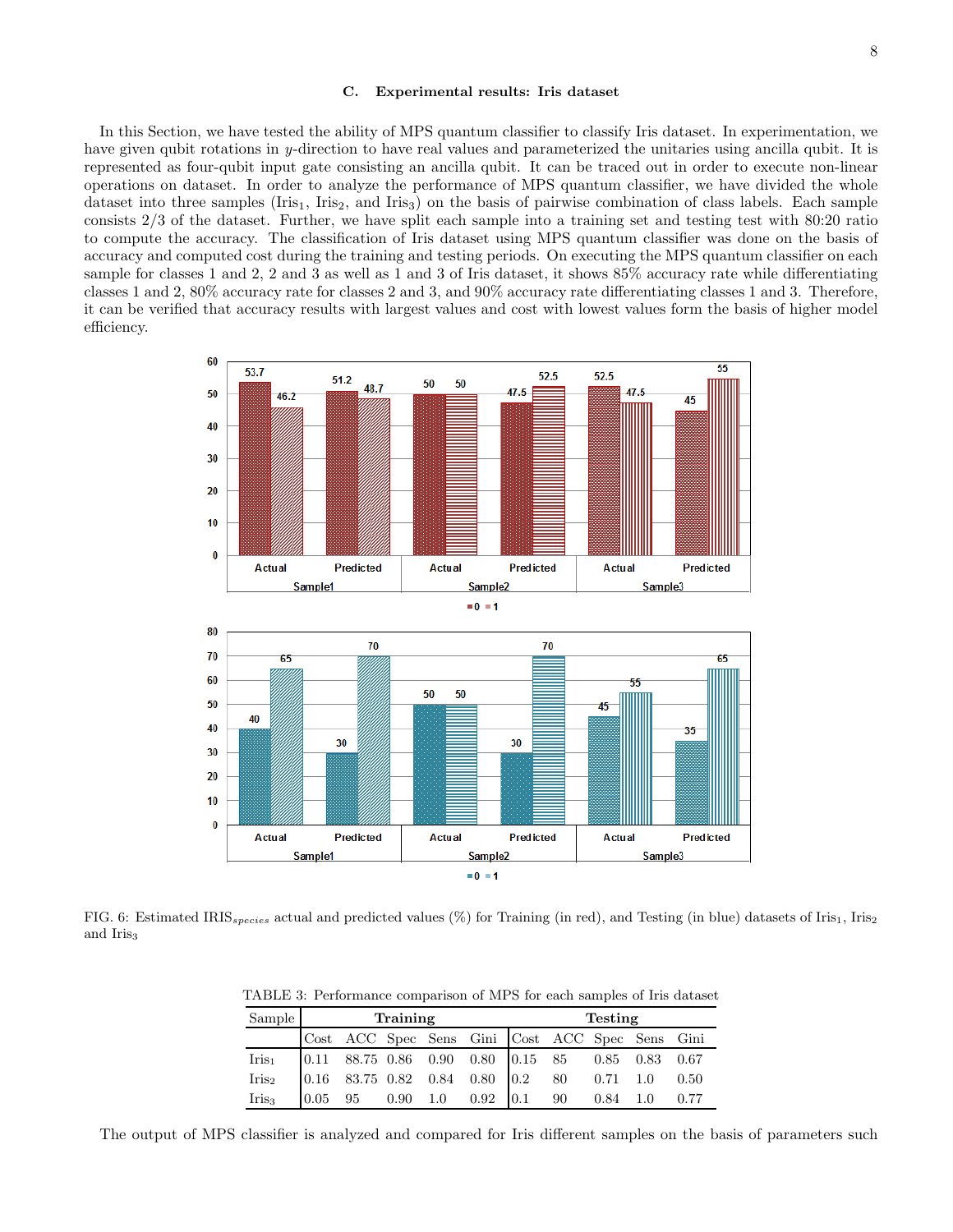as binary classification accuracy, cost, Spec, Sens and gini coefficient results as shown in Table 3. It can be easily checked that MPS quantum circuit gives results 88.75% and 85%, cost 0.11 and 0.15 for training and testing sets of Iris<sub>1</sub> respectively. Although, Iris<sub>2</sub> shows accuracy 83.75% and 80%, cost 0.16 and 0.2 for training and testing sets. Iris<sub>3</sub> results are slightly better than Iris<sub>1</sub> with accuracy 95% and 90% for training and testing sets. The MPS quantum classifier correctly classified the Iris dataset, and achieved cost function value of 0.05 and 0.1 for training and testing set of Iris<sub>3</sub> sample respectively  $(Eq. (5))$ .

Here, the experiments are performed with quantum circuits of  $N = 4$  qubits. We have produced datasets consisting 2500 quantum states for each of the classes  $y \in \{1,2,3\}$ . We have given each quantum state as an input into the quantum computer where the MPS quantum classifier is implemented. We have considered four-qubit input gates including ancilla qubit which is set to  $|0\rangle$ . The comparison between actual and predicted classification values in percentage for training and testing sets of Iris<sub>1</sub> (Sample1), Iris<sub>2</sub> (Sample2) and Iris<sub>3</sub> (Sample3) are shown in Fig 6.



### D. Experimental results: Agri dataset

FIG. 7: Estimated ET<sub>o</sub> Actual and Predicted values (%) for Training (in red), and Testing (in blue) datasets of Agri<sub>1</sub>, Agri<sub>2</sub> and Agri<sup>3</sup>

In this Section, the performance of proposed model is determined for agriculture domain using larger historical and streaming datasets. Each sample of Agri dataset consists statistical parameters (given in Table 1) formed by pairwise combination of classes. In order to test the ability of MPS classifier, we have trained it with training set as an input. The process is repeated considering the same input. Further, the testing set i.e. unseen data is given to quantum classifier. The performance of the proposed model during the training and testing period for each sample is given in Table 4. Compared with the each samples of training datasets, the accuracy of testing dataset of  $\text{Agri}_1$  is just slightly greater. It can be easily checked that training accuracy of Agri<sub>2</sub> and Agri<sub>3</sub> samples is marginally higher than testing samples respectively. In case of training dataset of Agri<sub>1</sub> sample, the specificity is  $0.98$  approx i.e. MPS classifier identifies more negative results as compared to testing set 0.76. Therefore, the true positive value of training set is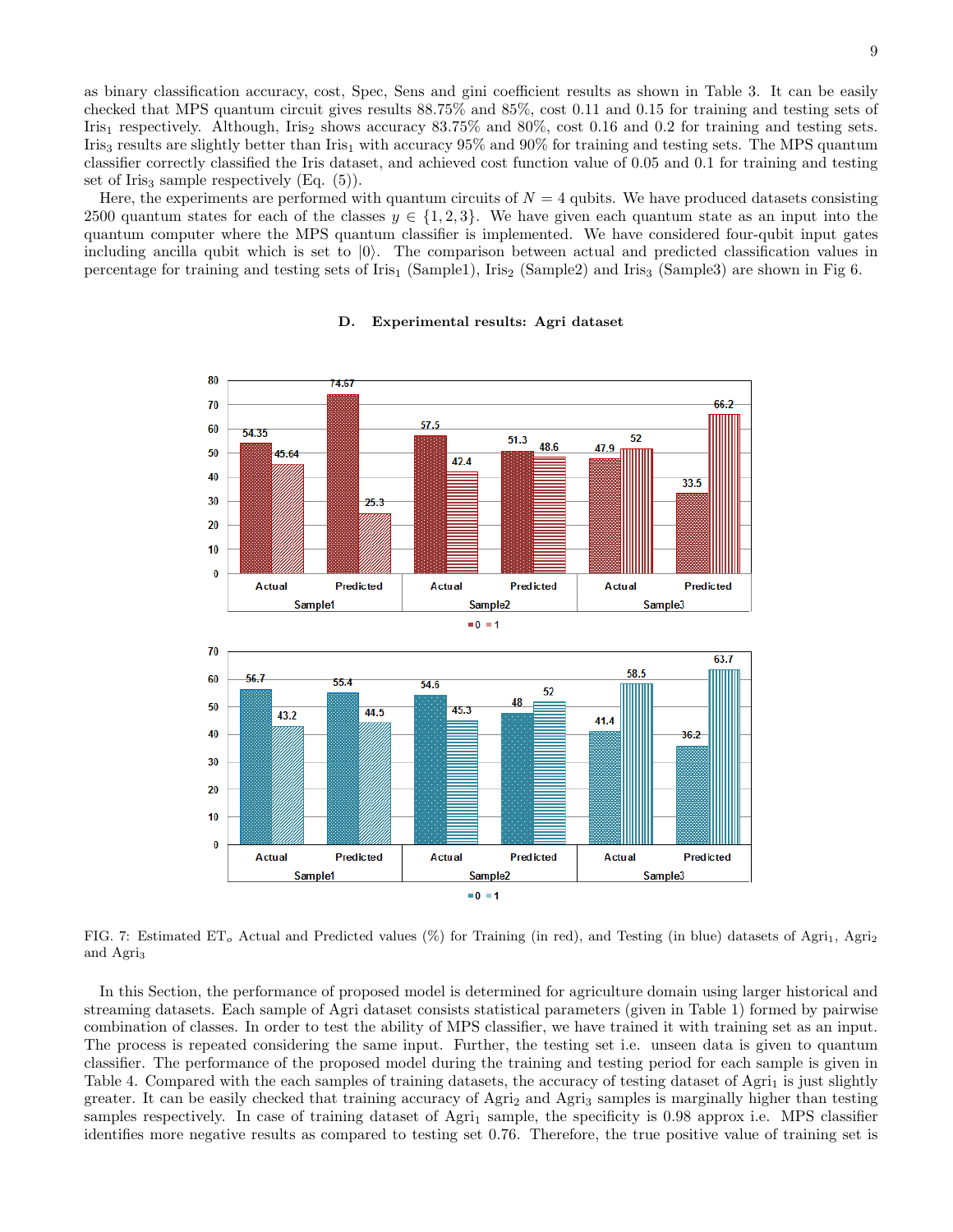10

less than testing in case of Agri<sub>1</sub>. The estimated  $ET<sub>o</sub>$  actual and predicted values (in  $\%$ ) for training and testing sets of Agri<sub>1</sub> (Sample1), Agri<sub>2</sub> (Sample2) and Agri<sub>3</sub> (Sample3) are plotted in Fig 7.

| $S_{\text{amnlø}}$ | Training                                                                | Tosting |  |
|--------------------|-------------------------------------------------------------------------|---------|--|
|                    | TABLE 4: Performance comparison of MPS for each samples of Agri dataset |         |  |

| Sample                                                                    | Training |  |  |  | Testing                                         |  |  |  |  |  |  |
|---------------------------------------------------------------------------|----------|--|--|--|-------------------------------------------------|--|--|--|--|--|--|
|                                                                           |          |  |  |  | Cost ACC Spec Sens Gini Cost ACC Spec Sens Gini |  |  |  |  |  |  |
| Agri <sub>1</sub>   0.20 79.03 0.98 0.72 0.52   0.19 80.65 0.76 0.83 0.53 |          |  |  |  |                                                 |  |  |  |  |  |  |
| Agri <sub>2</sub>   0.24 75.34 0.68 0.82 0.51   0.26 73.33 0.67 0.79 0.50 |          |  |  |  |                                                 |  |  |  |  |  |  |
| Agri <sub>3</sub> 0.21 78.73 0.73 0.89 0.61 0.22 77.04 0.77 0.75 0.53     |          |  |  |  |                                                 |  |  |  |  |  |  |



FIG. 8: Comparison of forecasting  $ET<sub>o</sub>$  and Iris species results with MPS model (a) Cost, (b) ACC, (c) Spec, (d) Sens and (e) Gini

The main advantage of MPS quantum classifier is that training can be implemented with high efficiency. The mapping of classical data into MPS form i.e. highly dimensional Hilbert space is really beneficial for generating highorder correlations between classes. The bond dimension of MPS manages the parameters of the machine learning model. It is easy to compute and can be selected adaptively. Usually, the bond dimension exists between (10-10,000) or more. It follows that larger dimension of bond results in higher accuracy. In fact, on selecting a extremely large bond dimension, the model can also result in overfitting, which is not in our case. MPS quantum classifier have been used to avoid overfitting as well as under-fitting, deal with corrected predictors and reduced the variance of the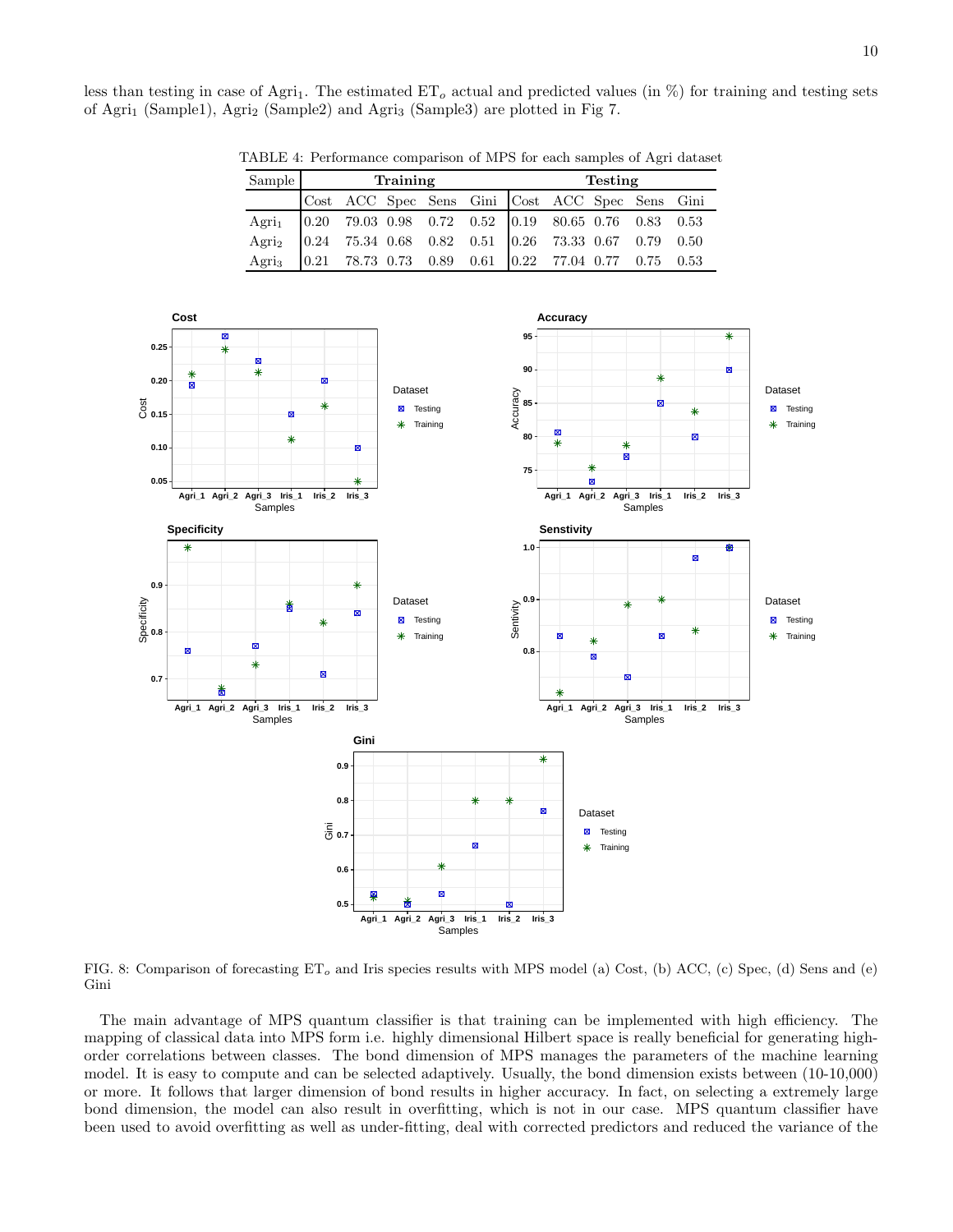prediction error. It has been found to perform very effectively and efficiently handled big datasets. We believe that it can be adopted for many other machine learning tasks to scrutinize its power. It has shown great learning capability for Iris species and  $ET<sub>o</sub>$  estimations in Agri dataset. Fig 8 describes the results of training and testing set accuracy, cost, Spec, Sens and gini coefficient for each sample and shows the consistency in accuracy of MPS quantum classifier.



FIG. 9: Representation of degree of correspondence between each sample of Iris and Agri datasets (a) Training $_{Iris}$ , (b) Testing<sub>Iris</sub>, (c) Training<sub>Agri</sub>, and (d) Testing<sub>Agri</sub> using Taylor diagrams

The similarity between actual and predicted values is expressed on the basis of centered root-mean-square difference, correlation and their variations in amplitude i.e. standard deviation. We have used Taylor diagrams to graphically outline the degree of correspondence among values. It have been extensively used to investigate the performance of models to study aspects of climatic environment. The colors indicate actual and predicted values of different samples for Iris and Agri datasets. Here, Iris1(actual), Iris1(predict) depict the actual and predicted values of training and testing sets of Iris dataset respectively.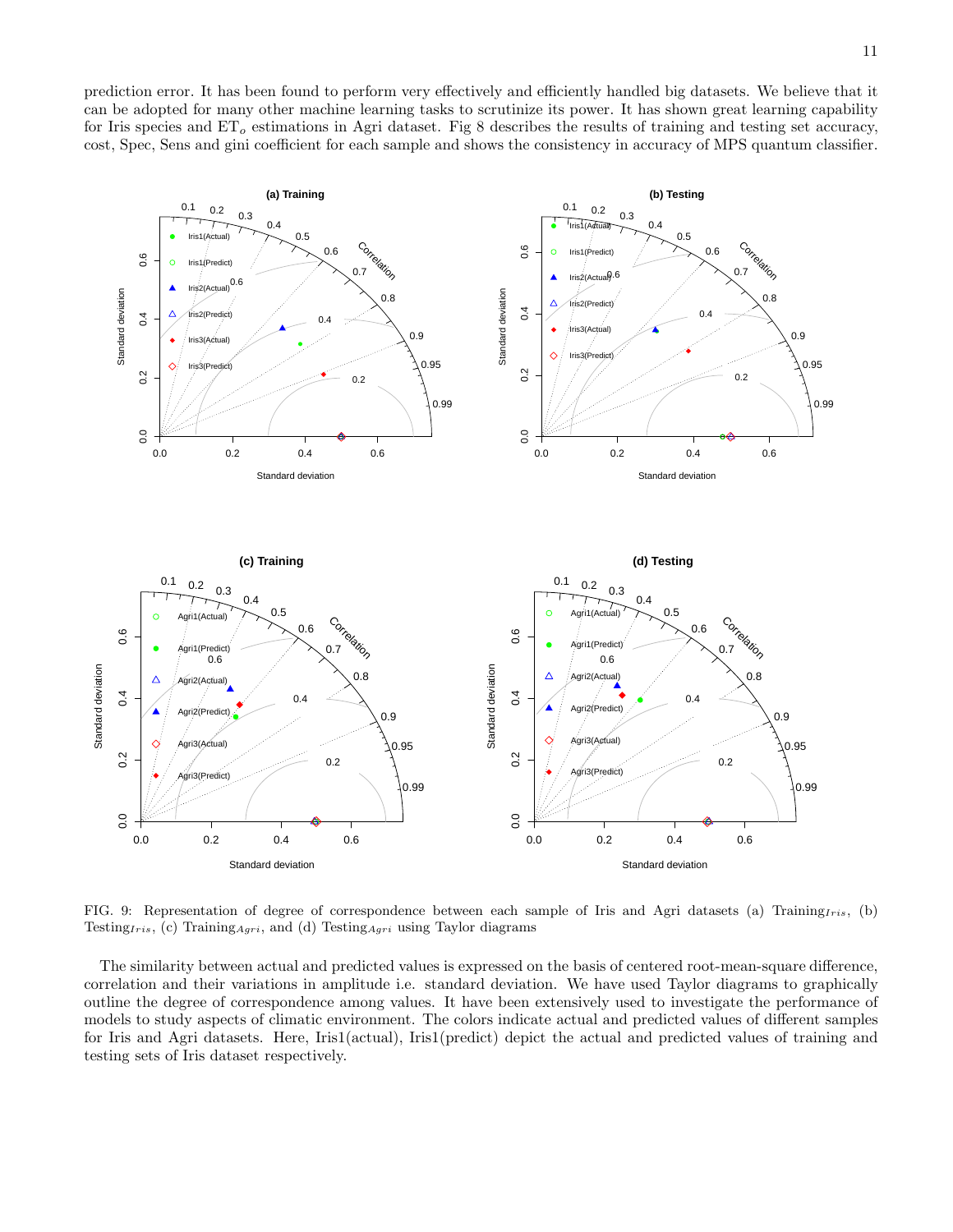# V. CONCLUSION

In this paper, we have illustrated that matrix product state quantum classifier can be used to classify quantum data efficiently. We have focused on MPS quantum circuit augmented with ancilla qubit that is implemented on quantum computer with restriction on qubit rotations to be real only. The key advantage of executing classification with MPS quantum circuit is that it can be executed efficiently with small number of qubits. The MPS quantum classifier has shown great learning capability for Iris and Agri datasets. Further, the different performance metrics of classification are analyzed for each sample and the degree of correspondence among values is shown. While the deployment of MPS quantum model to evaluate the other machine learning tasks is promising. In future, we will investigate the performance of other tensor networks for large real-time quantum data.

### Acknowledgments

Amandeep Singh Bhatia was supported by Maulana Azad National Fellowship (MANF), funded by Ministry of Minority Affairs, Government of India. Mandeep Kaur Saggi was supported by Council of Scientific & Industrial Research (CSIR), funded by R&D organization, India.

- <span id="page-11-0"></span>[1] R. P. Feynman, Simulating physics with computers, International journal of theoretical physics 21 (6-7) (1982) 467–488.
- <span id="page-11-1"></span>[2] X. Gao, L.-M. Duan, Efficient representation of quantum many-body states with deep neural networks, Nature communications 8 (1) (2017) 662.
- <span id="page-11-2"></span>[3] M. Schuld, A. Bocharov, K. Svore, N. Wiebe, Circuit-centric quantum classifiers, [arXiv:1804.00633.](http://arxiv.org/abs/1804.00633)
- <span id="page-11-3"></span>[4] V. Pestun, Y. Vlassopoulos, Tensor network language model, [arXiv:1710.10248.](http://arxiv.org/abs/1710.10248)
- <span id="page-11-4"></span>[5] E. Miles Stoudenmire, D. J. Schwab, Supervised learning with quantum-inspired tensor networks, [arXiv:1605.05775.](http://arxiv.org/abs/1605.05775)
- <span id="page-11-5"></span>[6] A. S. Bhatia, A. Kumar, Neurocomputing approach to matrix product state using quantum dynamics, Quantum Information Processing 17 (10) (2018) 278.
- <span id="page-11-6"></span>[7] E. Grant, M. Benedetti, S. Cao, A. Hallam, J. Lockhart, V. Stojevic, A. G. Green, S. Severini, Hierarchical quantum classifiers, npj Quantum Information 4 (65) (2018).
- <span id="page-11-7"></span>[8] A. S. Bhatia, A. Kumar, Quantifying matrix product state, Quantum Information Processing 17 (3) (2018) 41.
- <span id="page-11-8"></span>[9] Z.-Y. Han, J. Wang, H. Fan, L. Wang, P. Zhang, Unsupervised generative modeling using matrix product states, Physical Review X 8 (3) (2018) 031012.
- <span id="page-11-9"></span>[10] A. S. Bhatia, M. K. Saggi, Implementing entangled states on a quantum computer, [arXiv:1811.09833.](http://arxiv.org/abs/1811.09833)
- <span id="page-11-10"></span>[11] J. Biamonte, Quantum machine learning matrix product states, [arXiv:1804.02398.](http://arxiv.org/abs/1804.02398)
- <span id="page-11-11"></span>[12] M. K. Saggi, S. Jain, A survey towards an integration of big data analytics to big insights for value-creation, Information Processing & Management 54 (5) (2018) 758–790.
- <span id="page-11-12"></span>[13] A. W. Harrow, A. Hassidim, S. Lloyd, Quantum algorithm for linear systems of equations, Physical review letters 103 (15) (2009) 150502.
- <span id="page-11-13"></span>[14] P. Rebentrost, M. Mohseni, S. Lloyd, Quantum support vector machine for big data classification, Physical review letters 113 (13) (2014) 130503.
- <span id="page-11-14"></span>[15] D. Kool, N. Agam, N. Lazarovitch, J. Heitman, T. Sauer, A. Ben-Gal, A review of approaches for evapotranspiration partitioning, Agricultural and forest meteorology 184 (2014) 56–70.
- <span id="page-11-15"></span>[16] P. Martí, P. González-Altozano, R. López-Urrea, L. A. Mancha, J. Shiri, Modeling reference evapotranspiration with calculated targets. assessment and implications, Agricultural Water Management 149 (2015) 81–90.
- <span id="page-11-16"></span>[17] R. G. Allen, L. S. Pereira, D. Raes, M. Smith, et al., Crop evapotranspiration-guidelines for computing crop water requirements-fao irrigation and drainage paper 56, Fao, Rome 300 (9) (1998) D05109.
- <span id="page-11-17"></span>[18] M. K. Saggi, S. Jain, Reference evapotranspiration estimation and modeling of the punjab northern india using deep learning, Computers and Electronics in Agriculture 156 (2019) 387–398.
- <span id="page-11-18"></span>[19] J. Otterbach, R. Manenti, N. Alidoust, A. Bestwick, M. Block, B. Bloom, S. Caldwell, N. Didier, E. S. Fried, S. Hong, et al., Unsupervised machine learning on a hybrid quantum computer, [arXiv:1712.05771.](http://arxiv.org/abs/1712.05771)
- <span id="page-11-19"></span>[20] E. Farhi, H. Neven, Classification with quantum neural networks on near term processors, [arXiv:1802.06002.](http://arxiv.org/abs/1802.06002)
- <span id="page-11-20"></span>[21] Y. Liu, X. Zhang, M. Lewenstein, S.-J. Ran, Entanglement-guided architectures of machine learning by quantum tensor network, [arXiv:1803.09111.](http://arxiv.org/abs/1803.09111)
- <span id="page-11-21"></span>[22] D. Liu, S.-J. Ran, P. Wittek, C. Peng, R. B. García, G. Su, M. Lewenstein, Machine learning by two-dimensional hierarchical tensor networks: A quantum information theoretic perspective on deep architectures, [arXiv:1710.04833.](http://arxiv.org/abs/1710.04833)
- <span id="page-11-22"></span>[23] I. Glasser, N. Pancotti, M. August, I. D. Rodriguez, J. I. Cirac, Neural-network quantum states, string-bond states, and chiral topological states, Physical Review X 8 (1) (2018) 011006.
- <span id="page-11-23"></span>[24] B. Gardas, M. M. Rams, J. Dziarmaga, Quantum neural networks to simulate many-body quantum systems, Physical Review B 98 (18) (2018) 184304.